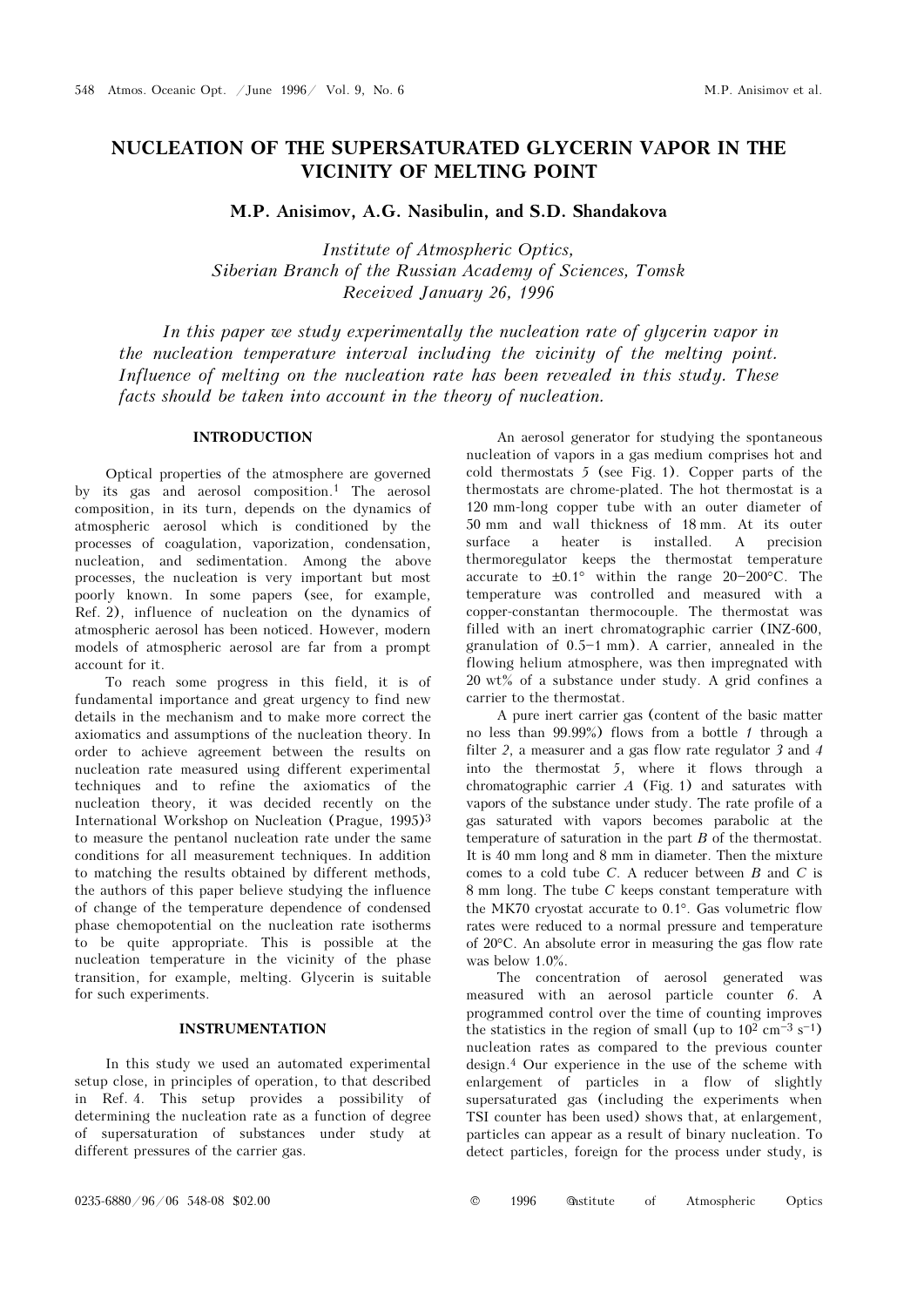a very complicated problem. Therefore we believe it principally important to use a highly-sensitive laser counter allowing one to have a counter volume only  $1-$ 2 mm below the end of the output tube of an aerosol generator. It should be noted that at low nucleation rates our counter counts all particles rather than their fraction, as is usually accepted. As the concentration increases, the counter changes the mode of operation to the common mode of counting some known fraction of particles. The fraction of particles counted is determined by the calibration to the readouts of an absolute counter in the region of its normal operation. In our experiments the fraction of particles counted was less than 0.01.

The gas pressure in the condenser and the aerosol counter was the same and kept constant during one experiment. Information from sensors was transported to a personal computer for its further processing.



FIG. 1. Block diagram of the experimental setup: a bottle with an inert gas 1, a filter 2, a gas flow rate meter 3, a regulator of gas flow rate and pressure 4, an aerosol generator 5, a counter of aerosol particles 6, and a personal computer 7.

### CALCULATION OF THE VAPOR SUPERSATURATION AND DETERMINATION OF THE NUCLEATION RATE

To determine the vapor supersaturation in the condenser, the equations of heat-and-mass exchange should be solved for a laminar stationary axisymmetric vapor-gas flow allowing for the viscosity. Stationary motion of the axisymmetric laminar flow of viscous gas can be described by the system of Navier-Stokes equations. In the cylindrical system of coordinates they have the following form<sup>5</sup>:

$$
P = \rho R_0 T / m \;, \tag{1}
$$

$$
2 \pi \int_{0}^{1} r \rho u \, \mathrm{d}r = Q \tag{2}
$$

$$
\rho u \frac{\partial u}{\partial x} = -\frac{dP}{dx} + \frac{1}{r} \frac{\partial}{\partial r} \left( r \eta \frac{\partial u}{\partial r} \right);
$$
 (3)

$$
\rho u C_p \frac{\partial T}{\partial x} = u \frac{dP}{dx} + \eta \left( \frac{\partial u}{\partial r} \right) + \frac{1}{r} \frac{\partial}{\partial r} \left( r \lambda \frac{\partial T}{\partial r} \right), \tag{4}
$$

where  $x$  is the coordinate of the axis of a cylindrical tube; r is the radial coordinate; u is the gas speed; T is the temperature;  $P$  is the pressure;  $\rho$  is the gas density; η and λ are the gas dynamic viscosity and its thermal conductivity, respectively;  $C_p$  is the gas specific heat;  $R_0$  is the universal gas constant; m is the gas molecular weight;  $R$  is the tube radius;  $Q$  is the gas mass flow rate.

Equations  $(1)$ - $(4)$  have the following physical meaning: Eq. (1) is the equation of the ideal gas state; Eq.  $(2)$  is the continuity equation; Eq.  $(3)$  is the equation of conservation of momentum; Eq. (4) is the equation of the first law of thermodynamics.

In our case the motion of a carrier gas in cylindrical tube was described by Eqs.  $(1)$  - $(4)$  with the following boundary conditions:

$$
\left.\frac{\partial u}{\partial r}\right|_{r=0}=0;\ \left.\frac{\partial T}{\partial r}\right|_{r=0}=0;\ u(R,x)=0;\ T(R,x)=T_{\rm w}(x),
$$

$$
T(r, 0) = T_0(r); \quad u(r, 0) = u_0(r), \tag{5}
$$

where  $T_w(x)$  is the preset temperature of the tube wall;  $T_0(r)$  is the initial profile of the flow temperature at the tube entrance;  $u_0(r)$  is that of the flow rate. When solving the problem we neglected the influence of minor gaseous constituents (vapor of the substance under study) on density, heat, heat content, viscosity, and thermal conductivity of the carrier gas. The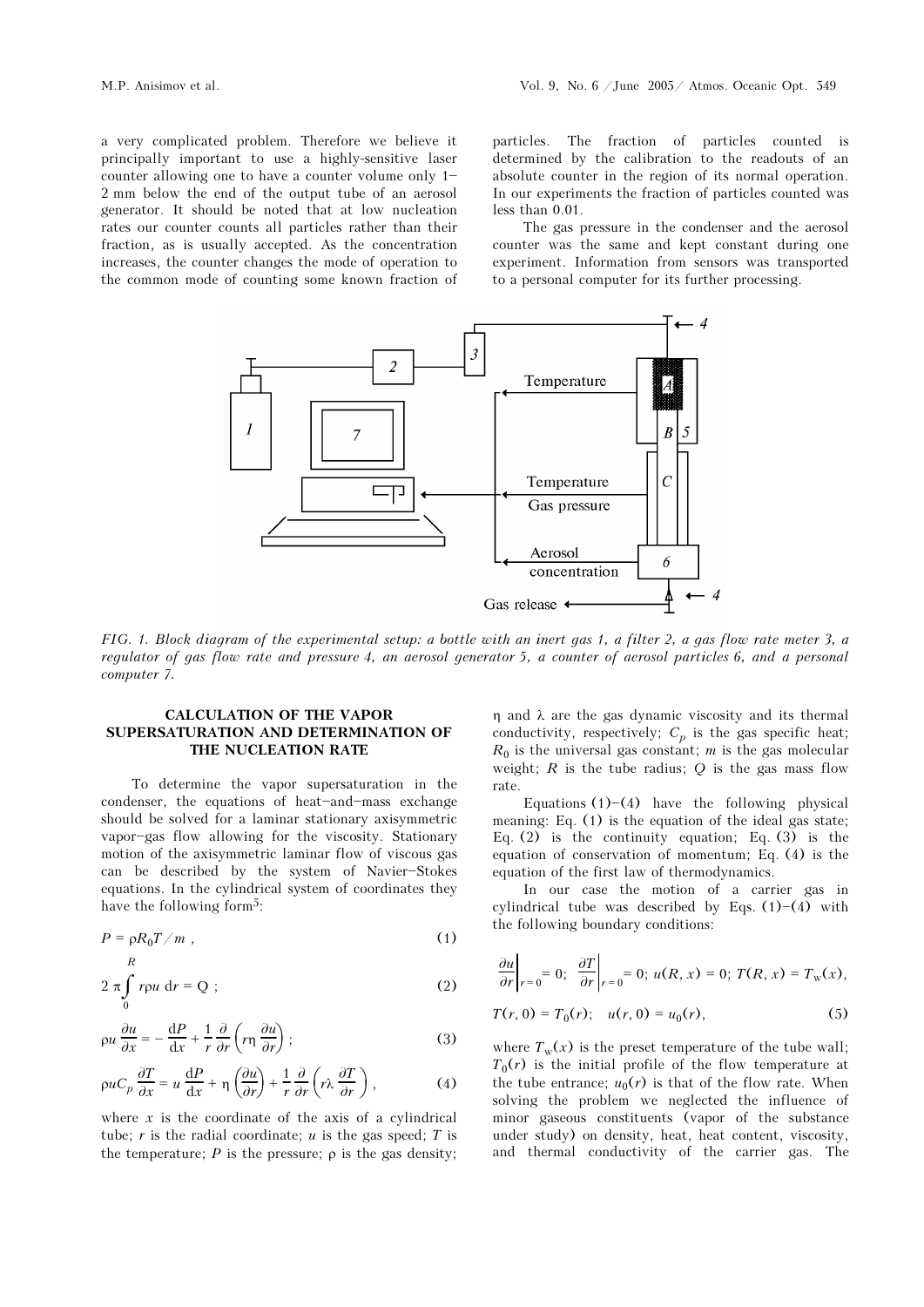concentration ratio between the carrier gas and the substance under study was  $~10<sup>5</sup>$  in our experiments. The carrier gas velocity and temperature fields were calculated by solving numerically the system of Navier-Stokes equations  $(1)$ – $(4)$  with the boundary conditions (5) using the method of finite differences.

The error of solution of Eqs.  $(1)-(4)$  was estimated by comparing the exact analytical solution at  $\rho$  = const with the results of numerical solution.

In the case of  $\rho =$  const the system (1)–(4) is closed and at  $x \to \infty$  and  $T_w(x) = T_w = \text{const}$  it has the exact solution:

$$
u = \frac{2Q}{R\pi^2 \rho} \left( 1 - \frac{r^2}{R^2} \right); \quad \frac{\partial P(x)}{\partial x} = -\frac{8Q\eta}{\pi \rho R^4};
$$
  
 
$$
P(x) = -8Q\eta / (\pi \rho R^4)x + P_0; \quad T(r) = T_w = \text{const.}
$$
 (6)

A reference example was calculated at the following values of the parameters:  $R = 0.4$  cm,<br>  $n = 2.095 \cdot 10^{-4} g / (s \cdot cm);$   $P_0 = 1.013 \cdot 10^6$  dyn/cm<sup>2</sup>;  $P_0 = 1.013 \cdot 10^6$  dyn/cm<sup>2</sup>;  $\rho = 0,487 \cdot 10^{-2}$  g/cm<sup>3</sup>; Q = 0.0292 g/s;  $T_0 = 100$  K;<br>  $T_w = 293$  K;  $\lambda = 2.22 \cdot 10^3$  cal/(cm s deg). The  $\lambda = 2.22 \cdot 10^3$  cal/(cm⋅s⋅deg). The numerical calculations yield 23.9 cm/s for the gas speed, whereas the exact solution is 23.86 cm/s. Similarly for the pressure gradient: 0.1253 and 0.1250 dyn/cm<sup>3</sup>, respectively. A comparative analysis of exact and approximate solutions of equations  $(1)$ (4) describing gas motion gives the relative error of numerical calculations is below 0.5%.

Diffusion of vapors of the substance under study in a laminar stationary axisymmetrical flow of viscous gas, moving in a cylindrical tube, is described by the equation of molecular diffusion.5 In the cylindrical system of coordinates it can be written as follows:

$$
\rho u \frac{\partial C_i}{\partial x} = \frac{1}{r} \frac{\partial}{\partial r} \left( r \rho D_i \frac{\partial C_i}{\partial r} \right). \tag{7}
$$

This equation was solved by the method of finite differences. A boundary conditions have the following form:

$$
C_i(R, x) = C_i^0(T_w(x)); \frac{\partial C_i}{\partial r}\bigg|_{r=0} = 0; C_i(r, 0) = C_i^*(r),
$$

where  $C_i = \rho_i / \rho$  is the mass concentration of a vapor of the *i*th substance under study having the density  $\rho_i$ ;  $D_i$ is the coefficient of molecular diffusion of the ith substance;  $C_i^0(P, T_w(x))$  is the concentration of the saturated vapor of the ith substance on the tube wall (the tube walls are assumed to be covered with the substance under study);  $C_i^*(r)$  is the initial profile of concentration of the ith substance at the tube entrance.

When estimating the accuracy of solution of the heat-and-mass exchange equations the flow speed profile at the tube entrance cross section is assumed to obey the Poiseuolle equation of viscosity.

Let the distribution of temperature and concentration of the vapor of the substance under study in the tube be written in the form

$$
\widetilde{T} = T_0(r^2x/R^3) + T_0 ;
$$
  
\n
$$
\widetilde{C}_i = C_i^*(r^2x/R^3) + C_i^*,
$$
  
\nthen (8)

$$
\widetilde{T}(r, 0) = T_0; \quad \frac{\partial \widetilde{T}}{\partial r}\bigg|_{r=0} = 0; \quad \widetilde{T}(R, x) = T_0 \frac{x}{R} + T_0, \quad (9)
$$

 $\overline{1}$ 

 $\mathbf{I}$ 

$$
\widetilde{C}_i(r,0) = C_i^*, \quad \frac{\partial \widetilde{C}_i}{\partial r}\bigg|_{r=0} = 0; \quad \widetilde{C}_i(R,x) = C_i^* \frac{x}{R} + C_i^*.
$$
 (10)

Having substituted Eq. (8) into Eqs. (4) and (7), we derive

$$
\rho u C_p \frac{\partial \tilde{T}}{\partial x} - u \frac{dP}{dx} - \eta \left(\frac{\partial u}{\partial r}\right)^2 - \frac{1}{r} \frac{\partial}{\partial r} \left(r \lambda \frac{\partial \tilde{T}}{\partial r}\right) =
$$
  
\n
$$
\rho u C_p T_0 \frac{r^2}{R^3} + \frac{16 \eta Q^2}{\pi^3 R^5 \rho^2} \left(1 - \frac{r^2}{R^2}\right) + \frac{8 \eta Q}{\pi^2 R^3 \rho} - \frac{4T_0 \lambda x}{R^3};
$$
 (11)  
\n
$$
\rho u \frac{\partial \tilde{C}_i}{\partial x} - \frac{1}{r} \frac{\partial}{\partial r} \left(r \rho D_i \frac{\partial \tilde{C}_i}{\partial r}\right) = \rho C_i^* u \frac{r^2}{R^3} - \rho \frac{4C_i^* D_i x}{R^3}. \quad (12)
$$

Expressions (8) are the exact solutions of Eqs. 
$$
(4)
$$
 and  $(7)$  with the right-hand (9) and  $(10)$  and  $(11)$  and  $(12)$  and  $(10)$  under the condition

$$
T_{w}(x) = T_{0} (x/R + 1) ;
$$
  
\n
$$
C_{i}^{0}(x) = C_{i}^{*} (x/R + 1) .
$$
\n(13)

that

To estimate the error of numerical solution of equations (4) and (7), the operators for calculating the right-hand sides of Eqs. (11) and (12) were added into the computer program. A comparison of the exact solution (8) with the results of numerical calculations has shown that the relative error of calculations does not exceed 0.5%.

In section  $B$  of the tube (see Fig. 1) the carrier gas contains the saturated vapor of the substance under study. Initial profiles of the carrier gas temperature and concentration of the vapor of the substance under study were assumed constant and independent of radius. The temperature  $T_{\rm w}$  and the concentration  $C_i^0$  on the wall in the section  $C$  of the tube (Fig. 1) were set constant. The tube wall served as a sink for the vapor in the condenser. A temperature change from  $T_0$  to  $T_w$  at the  $B-C$  transition section  $2R$  long was set as a smooth function of  $x$ . When solving the problem, the boundary conditions were as follows:

$$
T(r, 0) = T_0, \quad 0 \le r \le R ;
$$
  
\n
$$
C_i(r, 0) = (kT_0)^{-1} \cdot 10^{A - B/T_0}, \quad 0 \le r \le R ;
$$
  
\n
$$
u(r, 0) =\begin{cases} u_0, & 0 \le r < R \\ 0, & r = R \end{cases};
$$
  
\n
$$
\frac{\partial u}{\partial r}\Big|_{r=0} = 0; \quad \frac{\partial T}{\partial r}\Big|_{r=0} = 0; \quad u(0, x) = 0;
$$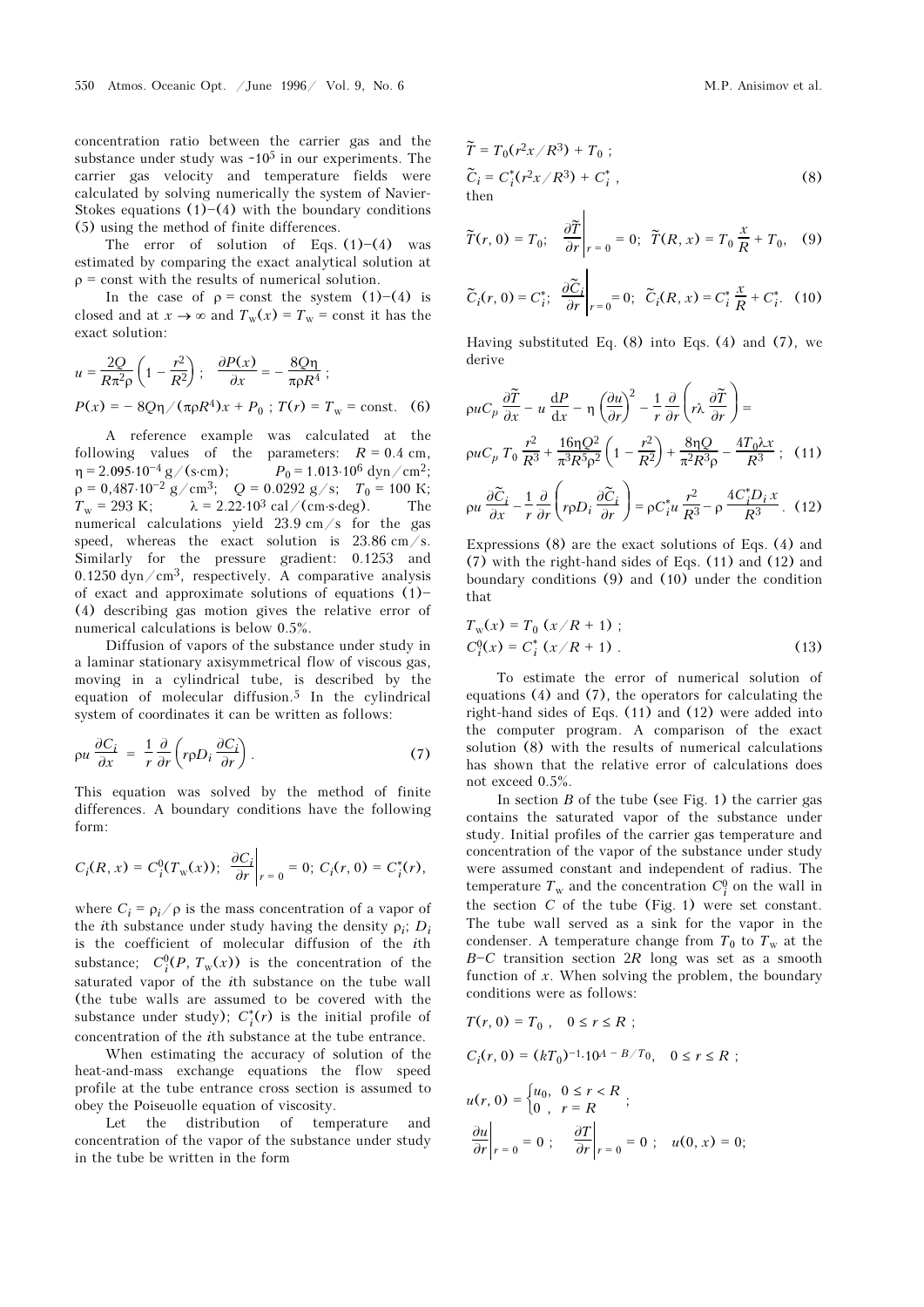$$
T(R, x) =
$$
  
= 
$$
\begin{cases} T_0, 0 \le x \le 8R \\ T_w + (T_0 - T_w)\cos^2[(\pi/4R)(x - 8R)], 8R < x < 10R; \\ T_w, 10R \le x \le 70R \end{cases}
$$

$$
C_i(R, x) = C_i^0(T(R, x)) = (1/kT(R, x)) \cdot 10^{A-B/T(R, x)};
$$
  
\n
$$
\left. \frac{\partial C_i}{\partial r} \right|_{r=0} = 0,
$$

where  $A$  and  $B$  are the constants determining the elasticity of the saturated vapor of the working substance.<sup>6</sup>

Supersaturation  $S(r, x)$  was defined by the distribution of temperature  $T(r, x)$  and concentration  $C_i(r, x)$  in the following way

$$
S(R, x) = \frac{C_i(r, x)}{C_i^0(r, x)} = \frac{kT(r, x)C_i(r, x)}{10^{A - B/T(r, x)}},
$$

where  $C_i^0(r, x)$  is the concentration of the saturated vapor of the substance under study at the temperature  $T(r, x)$ .

The diffusion coefficient was calculated for the model of binary gas systems. An empirical dependence has the following form<sup>5</sup>:

$$
D_i = \frac{0.001T^{1.75}[(1/M_1) + (1/M_2)]^{1/2}}{P[(\Sigma v)^{1/3} + (\Sigma v)^{1/3}]^2},
$$

where  $P$  is the total pressure;  $M_1$  and  $M_2$  are the molecular masses of glycerin and  $SF_6$ , respectively;  $(\Sigma v)_1$  and  $(\Sigma v)_2$  are the molecular diffusion volumes of the components. The heat conductivity was calculated by the equation derived based on the data from Ref. 7:

$$
\lambda = T^{1.75}(P\ a + b) + (P\ c + d)\ W/(m\ K) ,
$$

where  $a = -1.3454·10^{-8}$ ;  $b = 5.4658·10^{-7}$ ;  $c = 4.6048·10^{-4}$ ,  $d = 9.1314 \cdot 10^{-4}$ , and the specific heat<sup>11</sup>  $C_\mathrm{SF_6}\text{=}\,667.6\,\mathrm{J}/\,\mathrm{(kg\cdot K)}$  . Specific heat of  $\mathrm{SF}_6$  depends only slightly on temperature and pressure. The pressure of saturated glycerin vapors was calculated by the equation<sup>6</sup>  $log(P) = a - b/T$ , where  $a = 11.27423$  and  $b = 4480.0$ . The  $SF_6$  gas constant<sup>12</sup> is  $R_{\rm SF_6}$  = 54.923 J/(kg⋅s). The carrier gas density was calculated as

$$
\rho = P/(R_{\rm SF_6} T) \ .
$$

The dynamic viscosity coefficient can be presented in the form<sup>8</sup>

$$
\eta = [1/\pi d^2] (kTm/\pi)^{1/2} ,
$$

where  $d$  is the diameter of a molecule.

The solutions for  $T(r, x)$ ,  $S(r, x)$ , and  $J(r, x)$  are shown respectively in Figs. 2, 3, and 4.

Maximum nucleation rate was found following the algorithm proposed in Ref. 9. To do this, one needs a theoretical expression for the nucleation rate. It is obvious that the ratio of the maximum nucleation rate  $J_{\rm theor}^{\rm max}$  to the calculated number of aerosol particles produced by an aerosol generator per unit time  $(N_{\text{theor}} = \int J_{\text{theor}} dv)$  is approximately equal to the corresponding ratio between the experimentally measured values, i.e.

$$
\frac{J_{\text{theor}}^{\text{max}}}{\int J_{\text{theor}} d\upsilon} \approx \frac{J_{\text{exp}}^{\text{max}}}{N_{\text{exp}}}.
$$

Approximate equality can be accounted for by the poorly developed theory. However, the use of theoretical values gives only slightly inaccurate value of the ratio, since poorly determined coefficients entering into the theoretical expression for nucleation rate are cancelled out practically exactly. This fact is supported by the comparison of theoretically calculated nucleation volume with the experimentally determined one. The expression for the maximum nucleation rate can be readily derived in the form

$$
J_{\rm exp}^{\rm max} = \frac{N_{\rm exp}\,J_{\rm theor}^{\rm max}}{\int J_{\rm theor}\;{\rm d}v}\;,
$$

where  $N_{\text{exp}}$  is the number of particles produced by an aerosol generator per unit time. If the similarity between the distributions of vapor concentration and the temperature holds (it is fulfilled in experiment), the maximum nucleation rate proves to be independent of the gas flow rate. This fact reduces the requirements to the accuracy of measuring the latter.



FIG. 2. Temperature distribution over a condenser: x is the coordinate along the tube axis and r is the radial coordinate.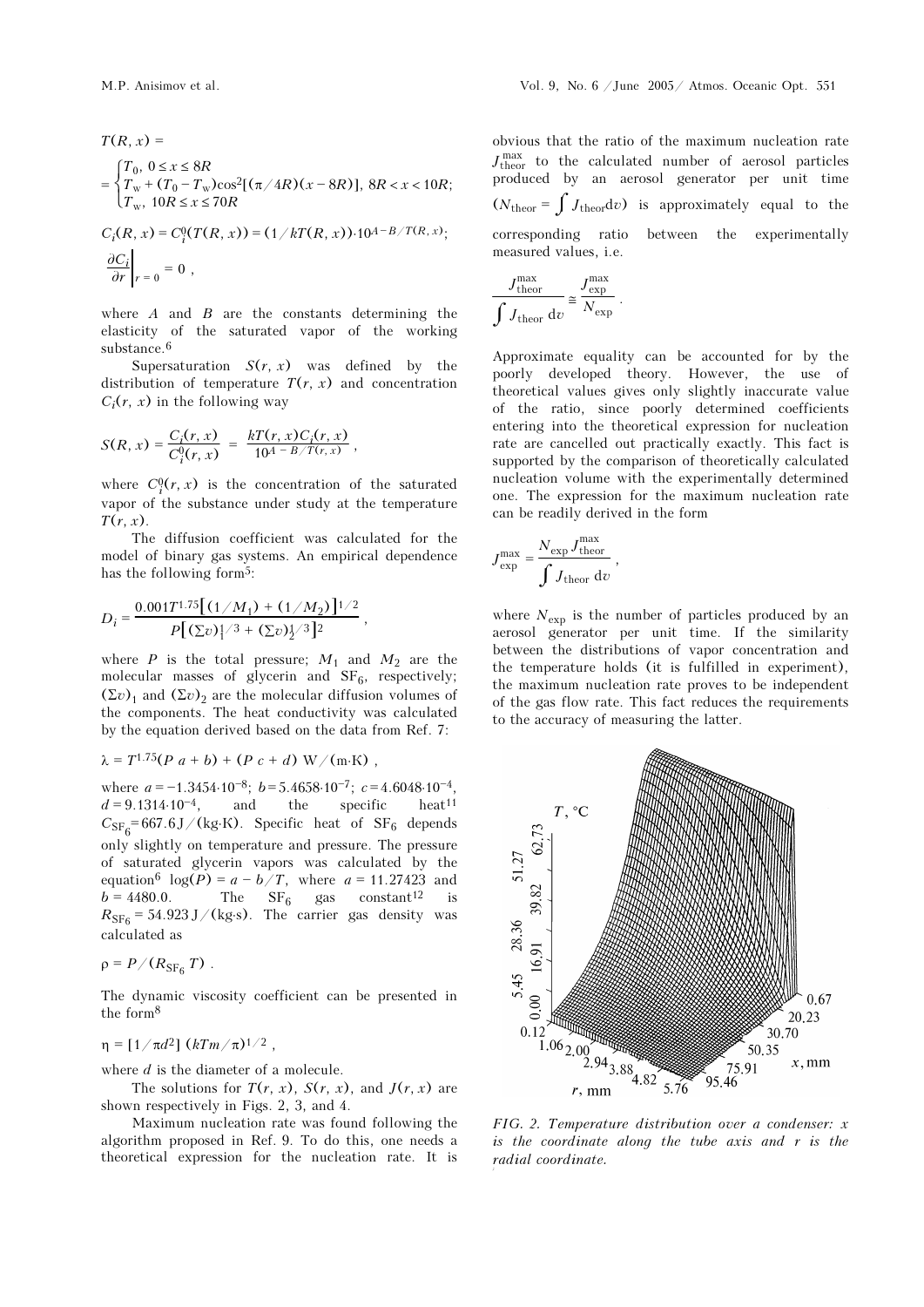

FIG. 3. Supersaturation distribution over a condenser: x is the coordinate along the tube axis and r is the radial coordinate.



FIG. 4. Distribution of the rate of aerosol formation over a condenser: x is the coordinate along the tube axis and r is the radial coordinate.

## EXPERIMENTAL RESULTS

Experimental dependences of  $log J$  on  $log S$  are shown in Fig. 5. The error of estimating the nucleation rate is a combination of the systematic and random errors of measuring the number of aerosol particles produced and the error of calculation of the nucleation volume. The absolute error of estimating the concentration of aerosol produced was no more than 20%.

The errors  $\Delta D_i$ ,  $\Delta \lambda$ , and  $\Delta \eta$  were determined by the accuracy of the values  $D_i$ ,  $\lambda$ , and  $\eta$  presented in Ref. 7, and they were about one per cent. The relative error of measuring the temperature and the pressure in our experiments was no more than 2%. The derivatives S and T of  $D_i$ ,  $\lambda$ ,  $\eta$ ,  $P$ , and  $T_w$  were found by numerical differentiation. The total relative error of  $S$ and T calculation was about  $5-8\%$ . This error is mainly due to inaccuracy in determination of the thermophysical constants. Absolute error in estimating the nucleation volume did not exceed 40%. Therefore it can be derived that the nucleation rate was determined in our experiments accurate to  $\pm 0.5$  of the order of magnitude.

#### DISCUSSION

As is evident from the qualitative analysis the change in the chemopotential of the condensed phase should have an effect on the nucleation rate of the vapor. In this case of the first-kind phase transition, the chemopotential may be a discontinuous function of temperature. Such its behavior is connected with a metastable state of the condensate. In the vicinity of the phase transition, the nucleation of both phases may occur. That is why the experimental curves of the nucleation rate are the sums of the rates of nucleation into different phase states of the condensate. It is quite probable that in the future an approach will be developed to estimation of the fractions of different phases.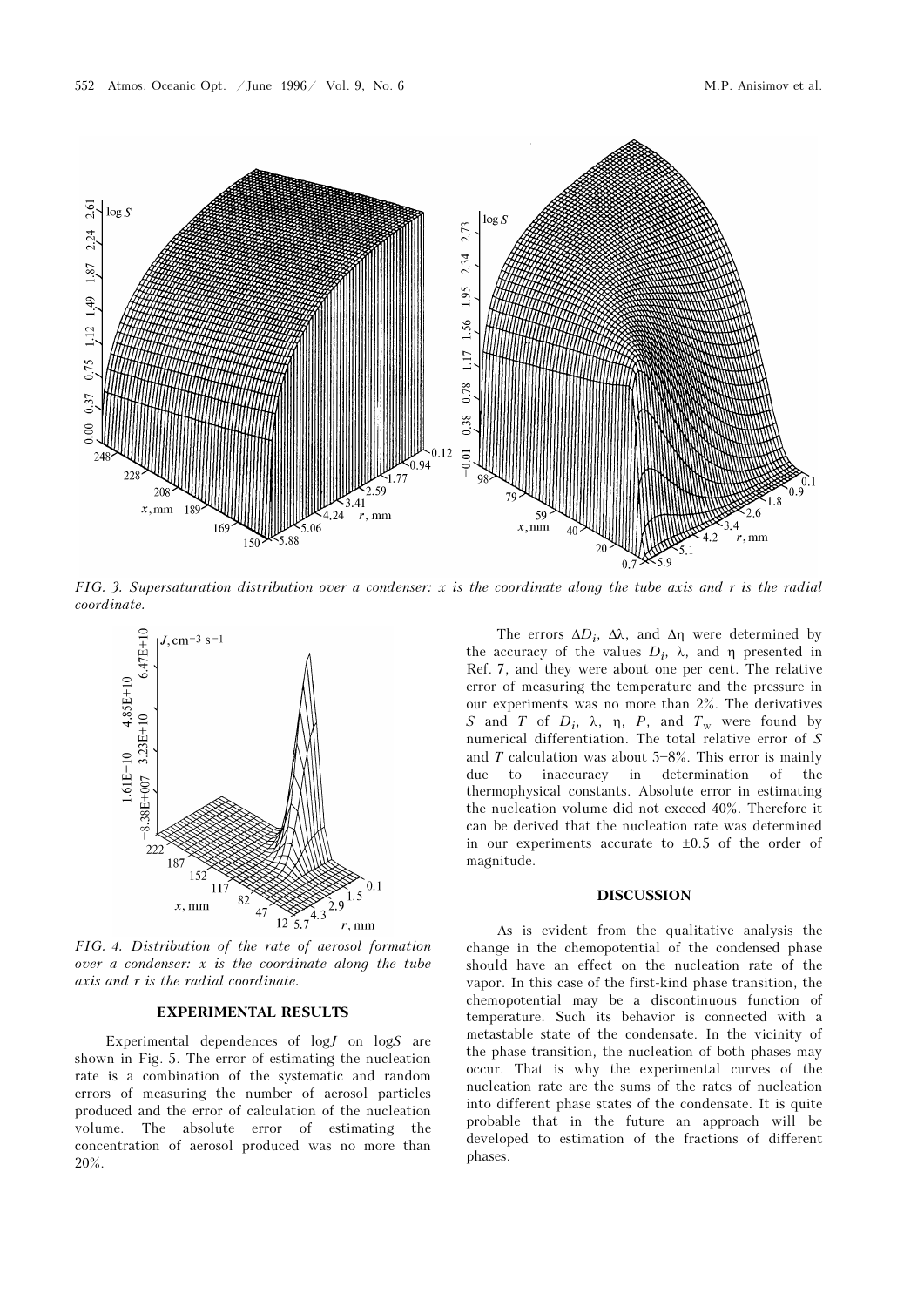

FIG. 5. Nucleation rate (J) of glycerin vapors in  $SF_6$  as a function of supersaturation (S) at the nucleation temperature of 29.5, 26.5, 25, 23, 20, 18, 16.5, and 15°C (these values corresponds to the curves from left to right).



FIG. 6. Logarithm of glycerin vapor supersaturation as a function of nucleation temperature at fixed nucleation rates.

As follows from Ref. 10, the dependence of the vapor supersaturation on the nucleation temperature at the fixed rate contains information about the surface energy of critical centers of a new phase. A nonmonotonic form of the  $S(T)$  dependence should be an indication of a nonmonotonic behavior of the surface energy of these centers.

Figure 6 shows  $\log S$  as a function of the glycerin nucleation temperature at four different values of the nucleation rate ( $log J = 1$ , 2, 3, and 4). It can be seen that for all values this function is discontinuous. The discontinuity coincides with the temperature interval of glycerin melting. We do not present here intermediate cross sections since they can easily be obtained from the data presented above. The temperature corresponding to the points of discontinuity (or the transient zone) of logS grows as the nucleation rate increases. The change of the slope of  $\ln S(T)$  at a fixed nucleation rate is